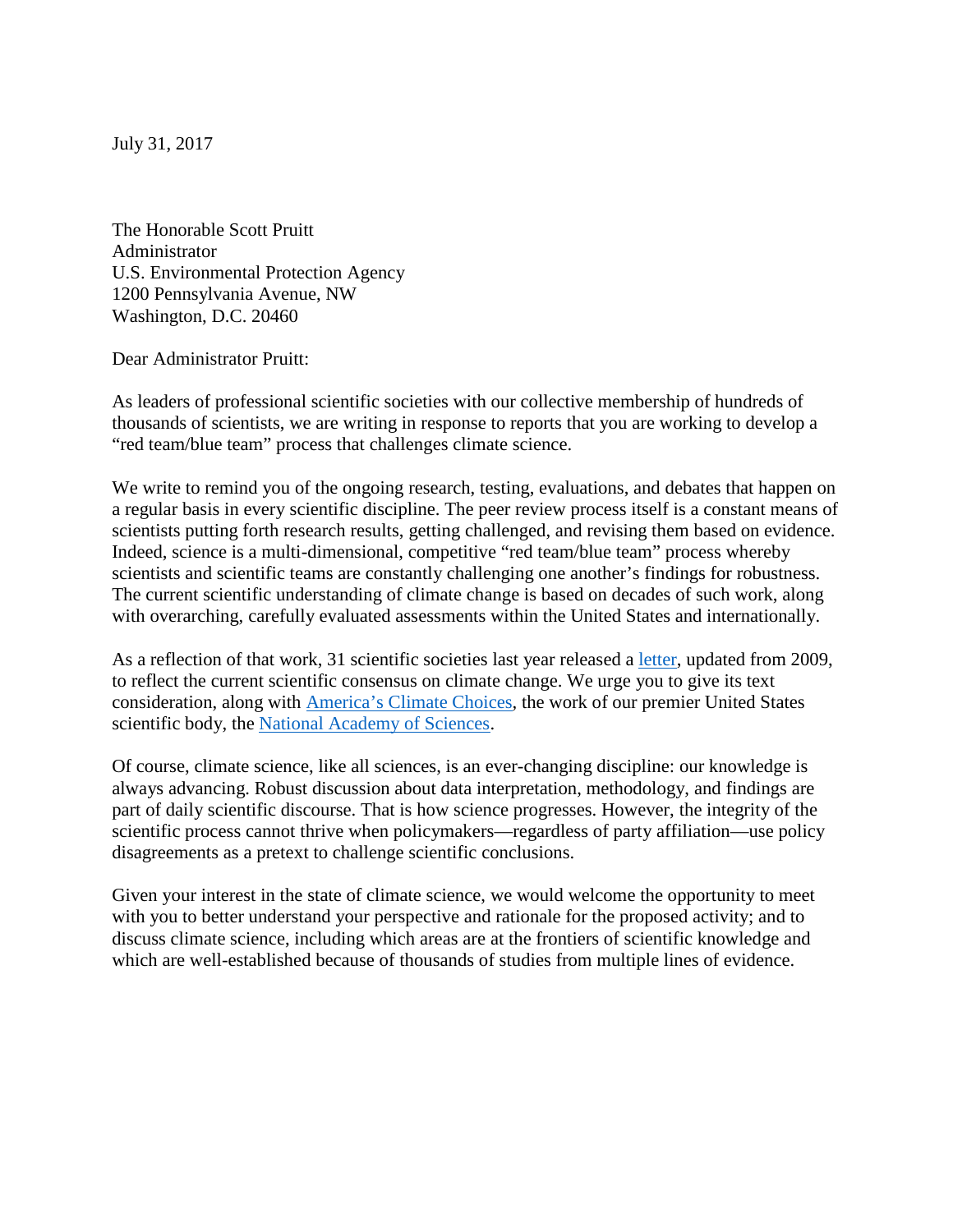We look forward to hearing from you, and your office may contact Lexi Shultz [\(ashultz@agu.org\)](mailto:ashultz@agu.org), Kasey White [\(kwhite@geosociety.org\)](mailto:kwhite@geosociety.org), or Joanne Carney [\(jcarney@aaas.org\)](mailto:jcarney@aaas.org) to coordinate a meeting.

Sincerely,

Rush D. Holt

Chief Executive Officer American Association for the Advancement of Science

Kobet Dopp

Robert Gropp, Ph.D. Co-Executive Director American Institute of Biological Sciences

Chris McCitto

Chris McEntee Executive Director and CEO American Geophysical Union

Dher Su

Ellen Bergfeld, Ph.D. Chief Executive Officer American Society of Agronomy Crop Science Society of America Soil Science Society of America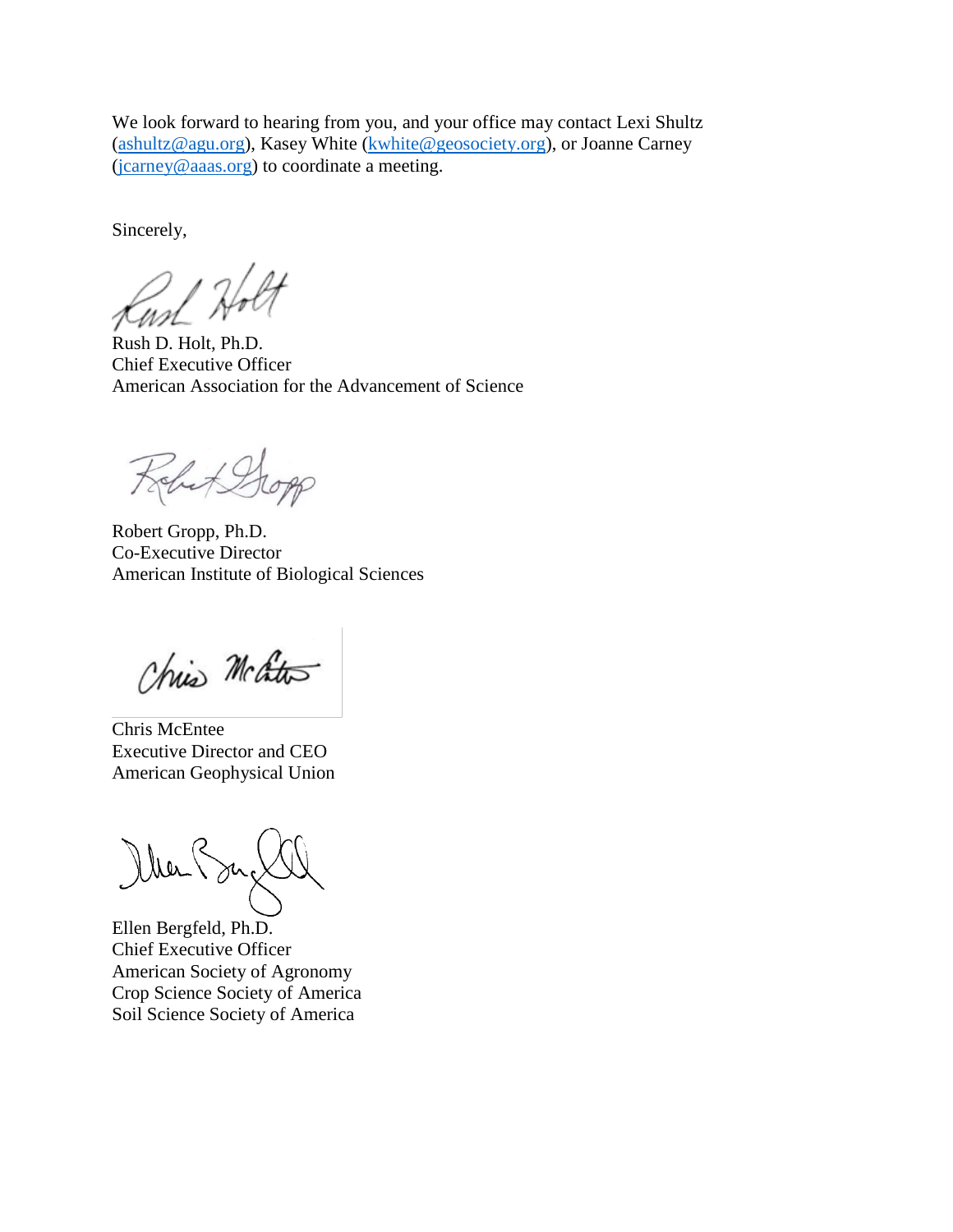Brian RGPec

Brian Crother, Ph.D. President Elect American Society of Ichthyologists and Herpetologists

 $4.72$ 

Crispin B. Taylor, Ph.D. Chief Executive Officer American Society of Plant Biologists

Bam D. Mulan

Barry D. Nussbaum, Ph.D. President American Statistical Association

Olin E. Rhodes, Jr., Ph.D. President Association of Ecosystem Research Centers

Finda & Dugmay

Linda Duguay, Ph.D. President Association for the Sciences of Limnology and Oceanography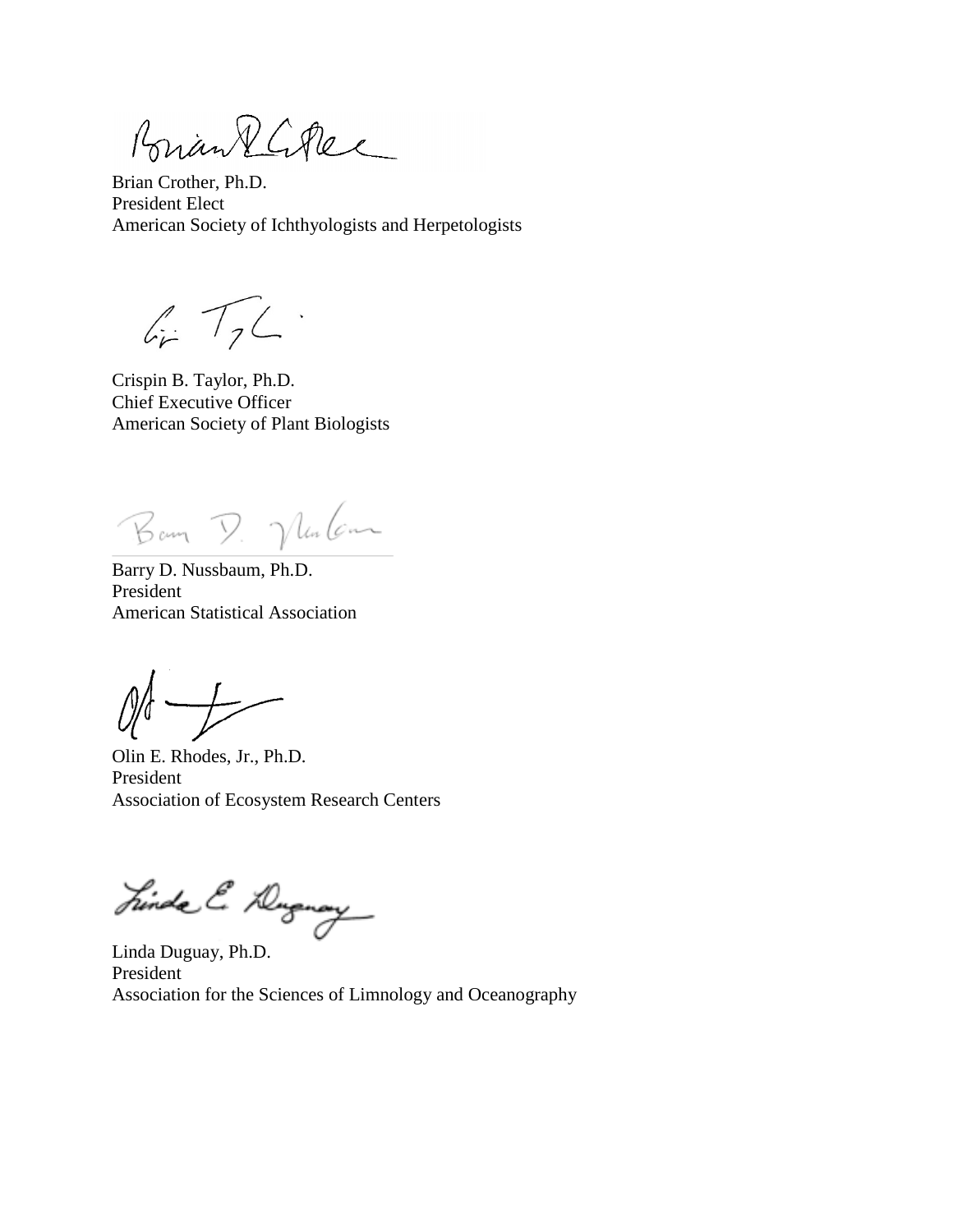Robind. Chazden  $\overline{\phantom{0}}$ 

Robin L. Chazdon, Ph.D. Executive Director Association for Tropical Biology and Conservation

thenne S The Cas

Katherine S. McCarter Executive Director Ecological Society of America

 $\lt$ ,  $\bigtriangleup$ 

David Gammel Executive Director Entomological Society of America

Vicki McConnell, Ph.D. Executive Director Geological Society of America

aw

Paul Foster, Ph.D. President Organization of Biological Field Stations